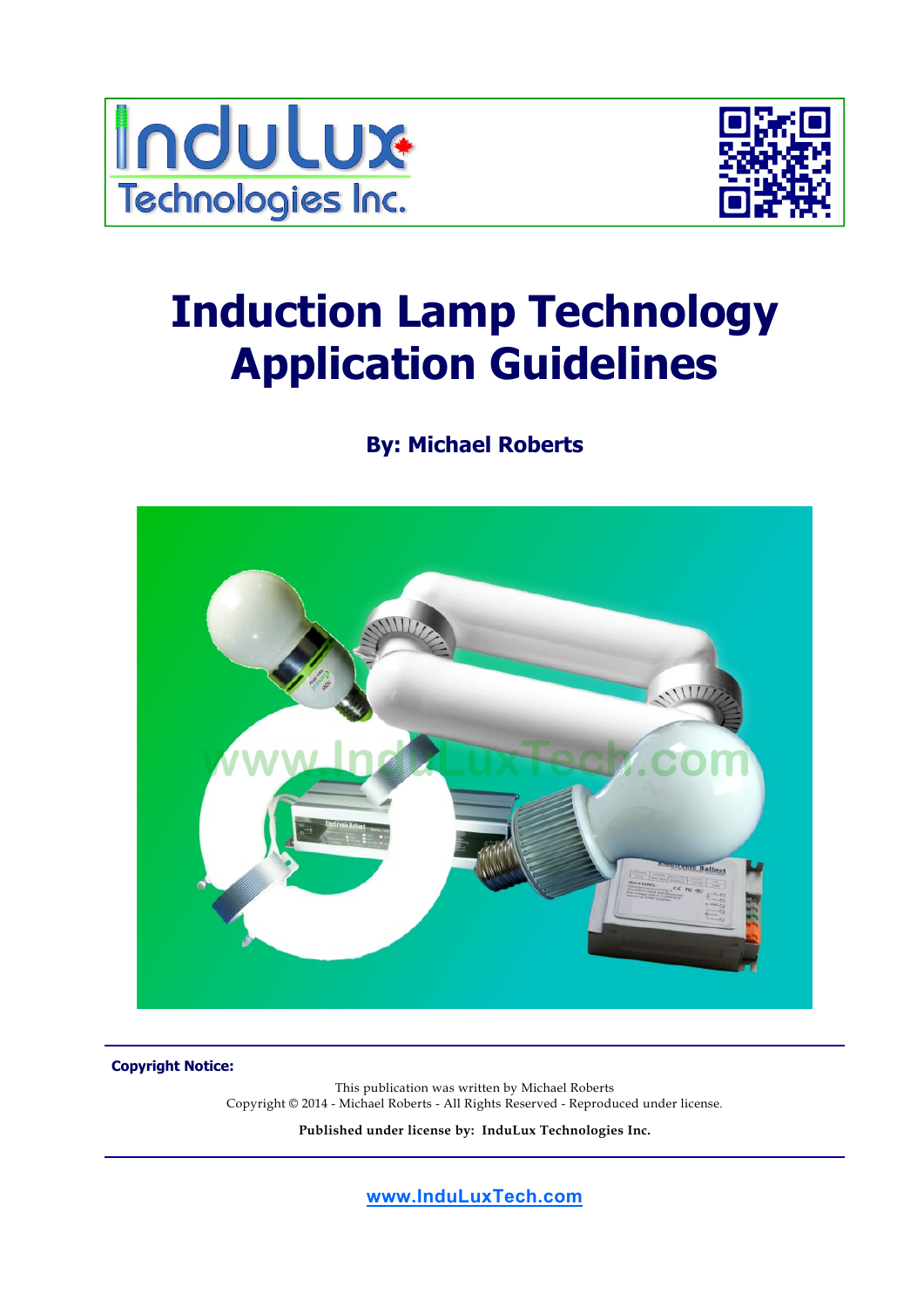# **Induction Lamp Technology Application Guidelines**

# **By: Michael Roberts**

## **Introduction:**

There are internal inductor lamps, external inductor lamps, high frequency and low frequency ballasts available to drive them, and various lamp colour temperatures (Kelvin). It is sometimes confusing to determine which of these is the right choice for a particular application.

This guide attempts to summarize the pros and cons of each technology, in a simplified manner, so as to provide some general guidance for selecting the best technology for your application.

#### **Technology Overview - Lamps:**

There are two main types of Magnetic Induction Lamps - Internal Inductor Lamps and External Inductor lamps:

#### **Internal Inductor lamps**



Internal Inductor lamps typically consist of a light bulb shaped glass lamp, which has a test-tube like central re-entrant cavity (glass tube) in the center, and where the interior is coated with phosphors and filled with inert gas, with a pellet of mercury amalgam usually located in a tubule at the bottom of the lamp (see diagram on left).

The induction coil wires are wound around a shaft which is inserted into the central test-tube like cavity. The induction coil is excited (driven) by high or low frequency energy provided by an external electronic ballast, to produce a strong magnetic field. The magnet field couples energy from the inductor into the interior of the lamp in order to produce light.

- The inductor assembly is located inside the lamp bulb/envelope usually in a test-tube shaped cavity centrally located on the long axis of the lamp;
- Internal inductor lamps generally operate a higher temperatures, thus have shorter lifespan and different lumen maintenance curves, from external inductor type lamps;
- Typical lifespan of an internal inductor lamp is between 50,000 and 60,000 hours;
- Internal inductor lamps require properly engineered heat-sinks, or attachment to an external heat-sink, in order to remove the heat from the inductor inside the lamp to the outside air [or into the fixture housing], in order to maintain proper operating temperature;
- Internal inductor lamps tend to have a lower Lumens/Watt ratio (lower light output) than an external inductor lamp of the same wattage;
- Internal inductor lamps are usually smaller [more compact] than external inductor lamps thus may fit into places which can not accommodate external inductor lamps.
- Internal inductor lamps can be driven by either High Frequency or Low Frequency ballasts according to the needs of the application.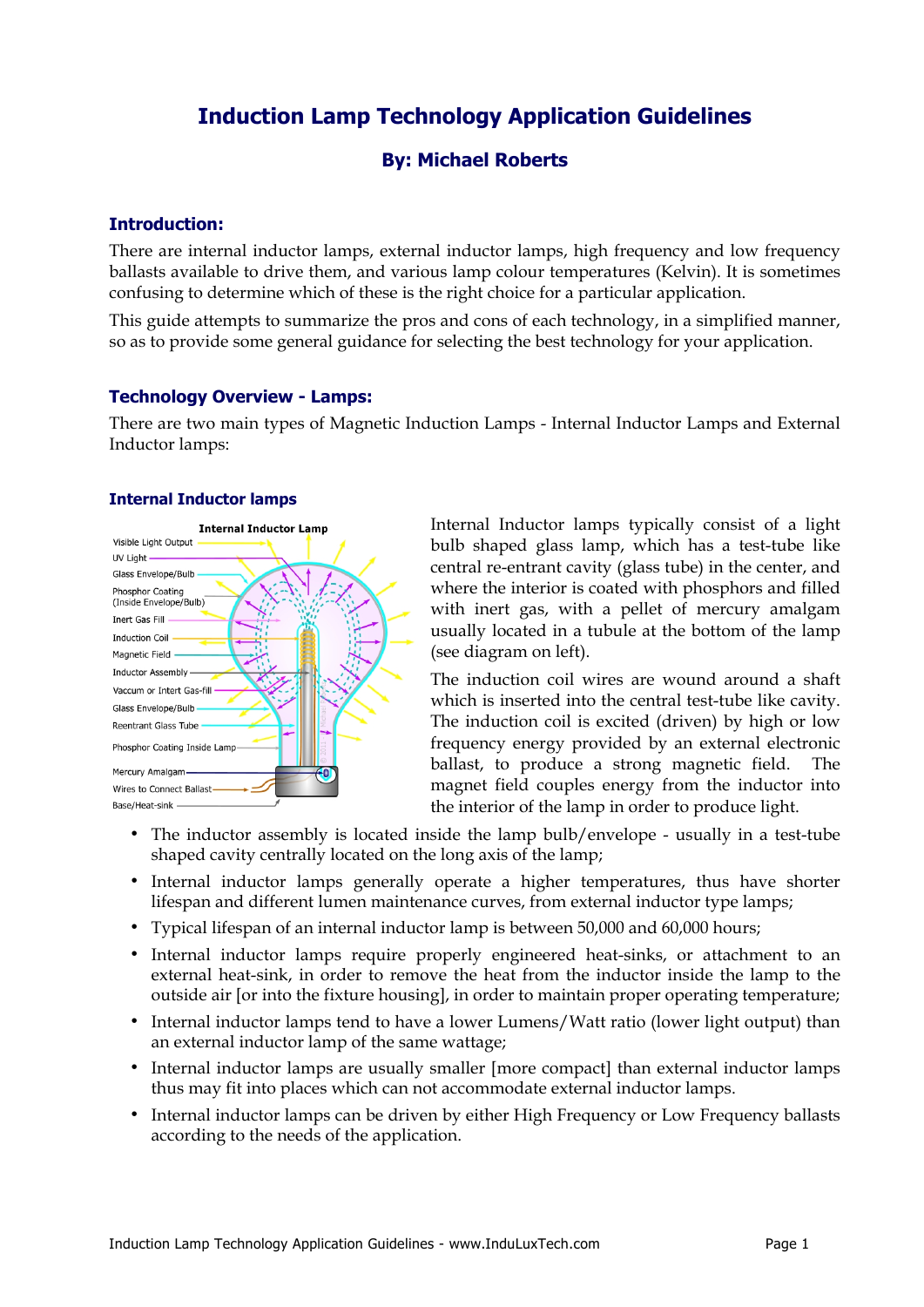**Right:** Example of an Internal Inductor type of lamp with High Frequency ballast. In this example, the lamp is mounted on an E40 type base so it can be conveniently screwed into a socket that is connected to the ballast. The inductor is not visible as it is located inside the lamp.



#### **External Inductor lamps**



External inductor lamps are basically fluorescent lamps with magnetic induction coils wrapped around a part of the outside of the tube. The interior of the tube is coated with phosphors, and has a small pellet of mercury amalgam usually located in a tubule near the inductor (see diagram on left).

Energy from the electronic ballast, is sent through the induction coil wires of the inductor assembly wrapped around the outside of the lamp tube. The induction coil (or coils) produce a very strong magnetic field which travels through the glass envelope/

tube walls coupling energy into the interior of the lamp to produce light.

- The inductor(s) is/are located externally to the lamp body [wrapped around the outside of the tube];
- External inductor lamps operate at lower temperatures, thus have longer lifespan and better lumen maintenance characteristics than internal inductor lamps;
- Typical lifespan of external inductor type lamps is in the 80,000 to 100,000 hour range;
- Thermal management is more effective in external inductor lamps as removing the heat from the externally located inductor is simpler and more efficient - this can often be accomplished by attaching the inductor assemblies to the fixture housing;
- External inductor lamps tend to have higher L/W output ratios compared to an internal inductor type of the same wattage [more light output for the same energy];
- External inductor lamps can usually only be driven by Low Frequency ballasts as the lamp control circuits in the Low Frequency ballasts are required for stable light output.

**Right:** Example of a rectangular type of External Inductor type of lamp with Low Frequency ballast. In this example, the inductors with their heat-sinks are clearly visible wrapped around the outside of the lamp tube.



#### **Technology Overview - Ballasts:**

There are two main types of electronic ballasts use for driving magnetic induction lamps - High Frequency Ballasts and Low Frequency ballasts:

## **High Frequency (HF) ballasts**

• High frequency ballasts generally operate at around 2.65 MHz - there are variations in this frequency between different manufacturers;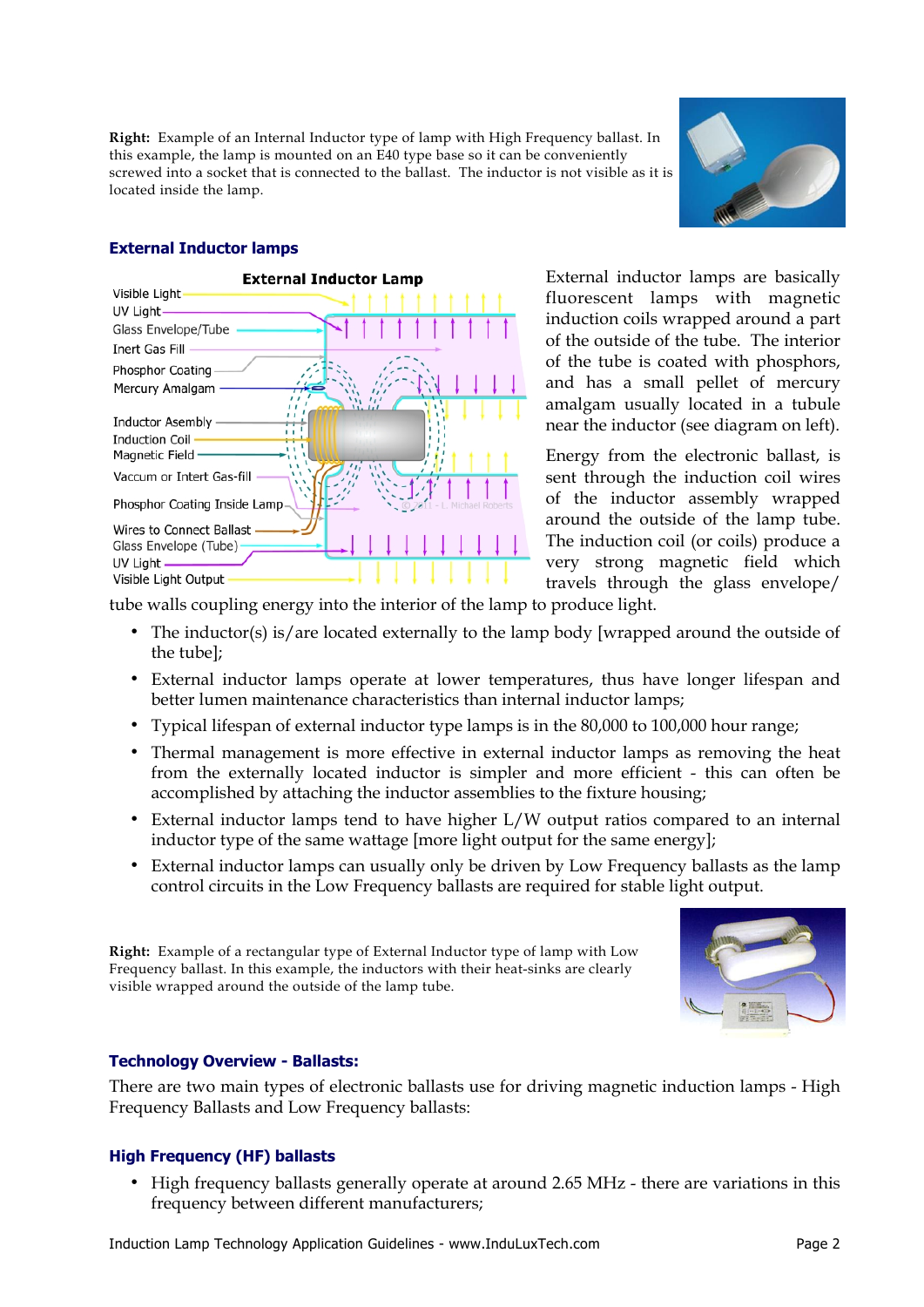- High frequency ballasts are usually smaller in physical size;
- High frequency [HF] ballasts generally utilize simpler electronic circuitry thus are simpler and cheaper to produce;
- HF ballasts usually have very simple lamp control circuits lamp light output can vary with input voltage changes (this also varies by manufacturer);
- HF ballasts usually have higher power factors due to the simpler circuitry;
- HF ballasts generally operate at higher temperatures and usually operate the lamps at higher temperatures;
- Higher temperatures in induction lamps can reduce lifespan;
- HF ballasts and lamps can produce Radio Frequency Interference [RFI see below].

## **Low Frequency (LF) ballasts**

- Low frequency ballasts usually operate at around 230 KHz there are variations in this frequency between different manufacturers;
- Low frequency ballasts are usually physically larger in size;
- Low Frequency [LF] ballasts utilize more complex electronic circuitry and thus are more expensive to produce;
- LF ballasts usually have microprocessor or servo control circuits lamp light output is closely controlled meaning there is very little/no change in light output with input voltage changes;
- LF ballasts usually have high power factors thereby saving more energy;
- LF ballasts generally operate at lower temperatures than HF ballasts;
- Lower temperatures in induction lamps provide longer lifespan and improved lumen maintenance characteristics;
- LF ballasts and lamps generally do not produce Radio Frequency Interference [RFI see below] except under adverse conditions.

## **Technology Overview - Radio Frequency Interference (RFI):**

Radio Frequency Interference - Noise such as humming, buzzing whistling or chirping on radio devices cased by interference from nearby devices operating in a similar frequency range as the device producing the interference.

Consumer grade 2-way radios, CB radios and low cost AM radios are the most prone to RFI. If you use an AM radio in your kitchen you may hear noise or distortion of the sound when your microwave oven is in operation, due to RFI emitted from the microwave. Even professional grade 2-way radios can experience RFI depending on the frequency they are operating at. Some mobile phones can be affected by RFI - this varies by make, model and the proximity to the source of the RFI.

## **High Frequency (HF) ballasts**

- HF ballasts can produce RFI due to the higher frequency of their operation, which puts them closer to radio bands that other devices use.
- The lower cost of manufacture and generally simpler design of HF ballasts gives more opportunity for RFI to 'leak' from the ballast or the lamp it is driving.
- High frequency radio transmissions [of the same energy level] travel further than low frequency transmissions [of the same energy level].
- The wires between the ballast and the lamp act as an 'antenna' to broadcast the RFI keeping the wires short and using LF ballasts with their lower radiated energy levels, will reduce or eliminates RFI.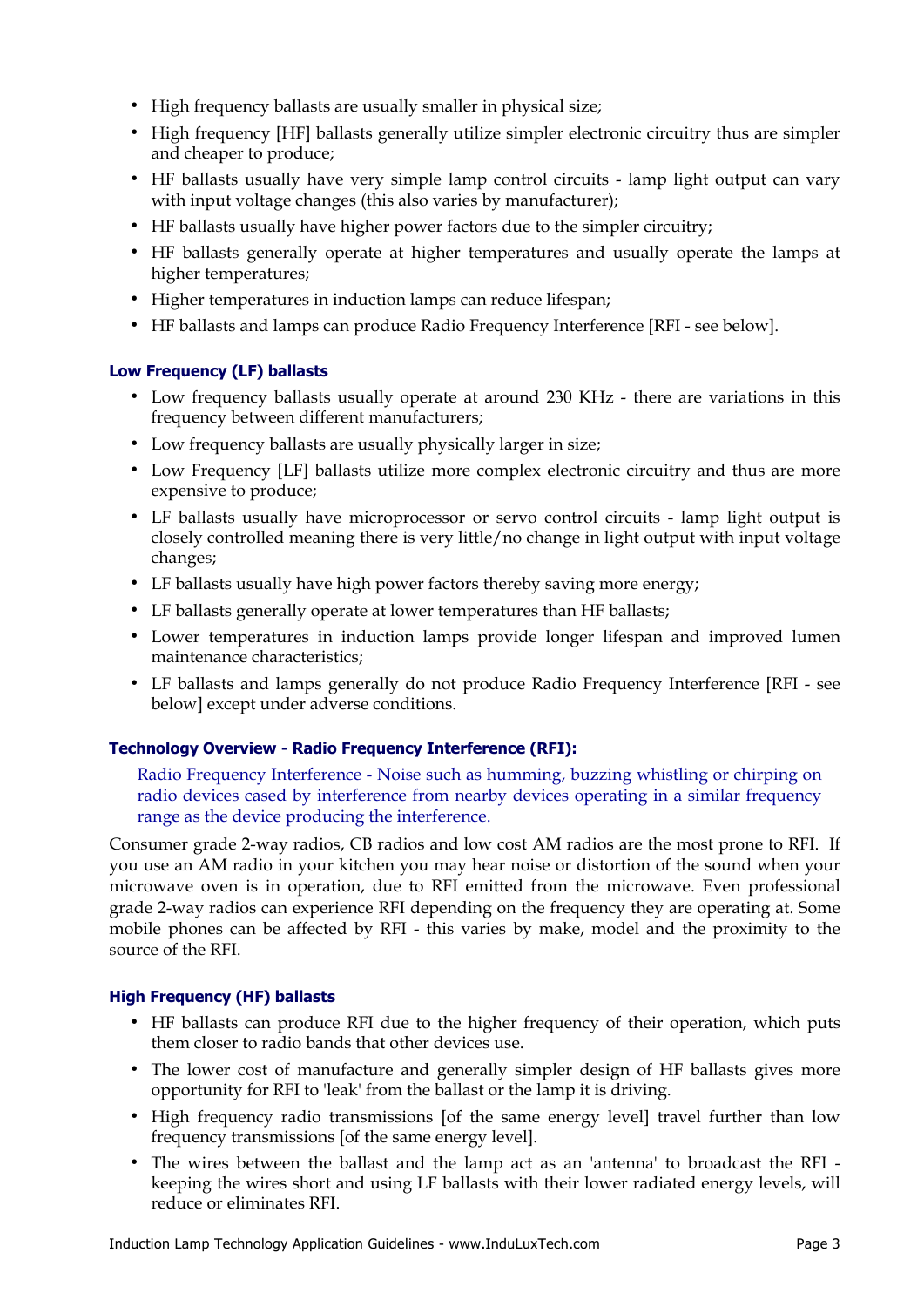#### **Low Frequency (LF) ballasts**

- LF ballasts produce less RFI due to the lower frequency of their operation, which puts them further away from the radio bands that other devices use.
- The better design and generally higher quality of components in LF ballasts gives less opportunity for RFI to 'leak' from the ballasts or the lamps.
- Low frequency radio transmissions [of the same energy level] travel shorter distances then high frequency transmissions [of the same energy level].
- The wires between the ballast and the lamp act as an 'antenna' to broadcast the RFI, but since the energy levels and frequency of LF ballasts are lower, less RFI is emitted by the LF ballasts than the HF ballasts.

#### **Technology Overview - Thermal Management:**

Thermal management - the management of heat produced by the lamps (and to a lesser extent the ballasts) - is important in induction lighting [and LED lighting] as operating at high temperatures, or with improper thermal management, can damage the lamp and ballast, and/or shorten the system lifespan.

- Prolonged exposure to high temperatures degrades the efficiency of the phosphors coating the interior of the lamp over time, leading to steeper declines in lumen maintenance.
- Prolonged exposure to high temperatures [especially in internal inductor lamps] "cooks" the insulation on the wires of the inductor coil. Over time the insulation becomes brittle and can crack or fall of, leading to a short circuit in the coil causing lamp and/or ballast failure.
- Magnets are affected by heat and become demagnetized when they reach the "curie point" - the temperature of that point varies with the type of magnet. The electromagnets in induction lamps use ferrite cores which are only magnetized when the lamp is in operation. However, higher temperatures lessen the strength of the magnet field thereby reducing the transfer of energy into the lamp and thus reduce lamp output.
- Properly designed thermal management heat-sinks, air circulation around the heat-sinks, heat conduction paths from the lamp heat-sink to larger metal masses [such as the fixture housing] - reduce the operating temperature of the inductors and the lamp.
- Reduced inductor and lamp temperatures increase lamp efficiency, improve lifespan, prolong high lumen maintenance curves and insure that the lamp operates within the temperature range in the design specifications.
- Ballast electronics performance is also degraded over time due to heat build up. Excessive heat can cause the thermal protection circuit (if the ballast has one) to 'trip' leading to a condition where the lamp runs for a while, cuts out while the ballast cools, re-starts once the ballast cools, and then repeats this cycle.
- Care should be taken to place the ballast in a location where it is not being heated by the lamp, or where heat transfer from the lamp to the ballast is minimized.
- Ballasts should be installed such that the metal case (chassis) of the ballast is firmly attached to the fixture housing (or another suitable metal mass) to provide a path for heat conduction away from the ballasts case. This insures that the ballast operates within its designated temperature parameters.

#### **General Application Guidelines:**

Below is a summary of general guidelines for selecting which technology, internal or external inductor, High or Low frequency ballasts, is most appropriate for use in various induction lighting applications: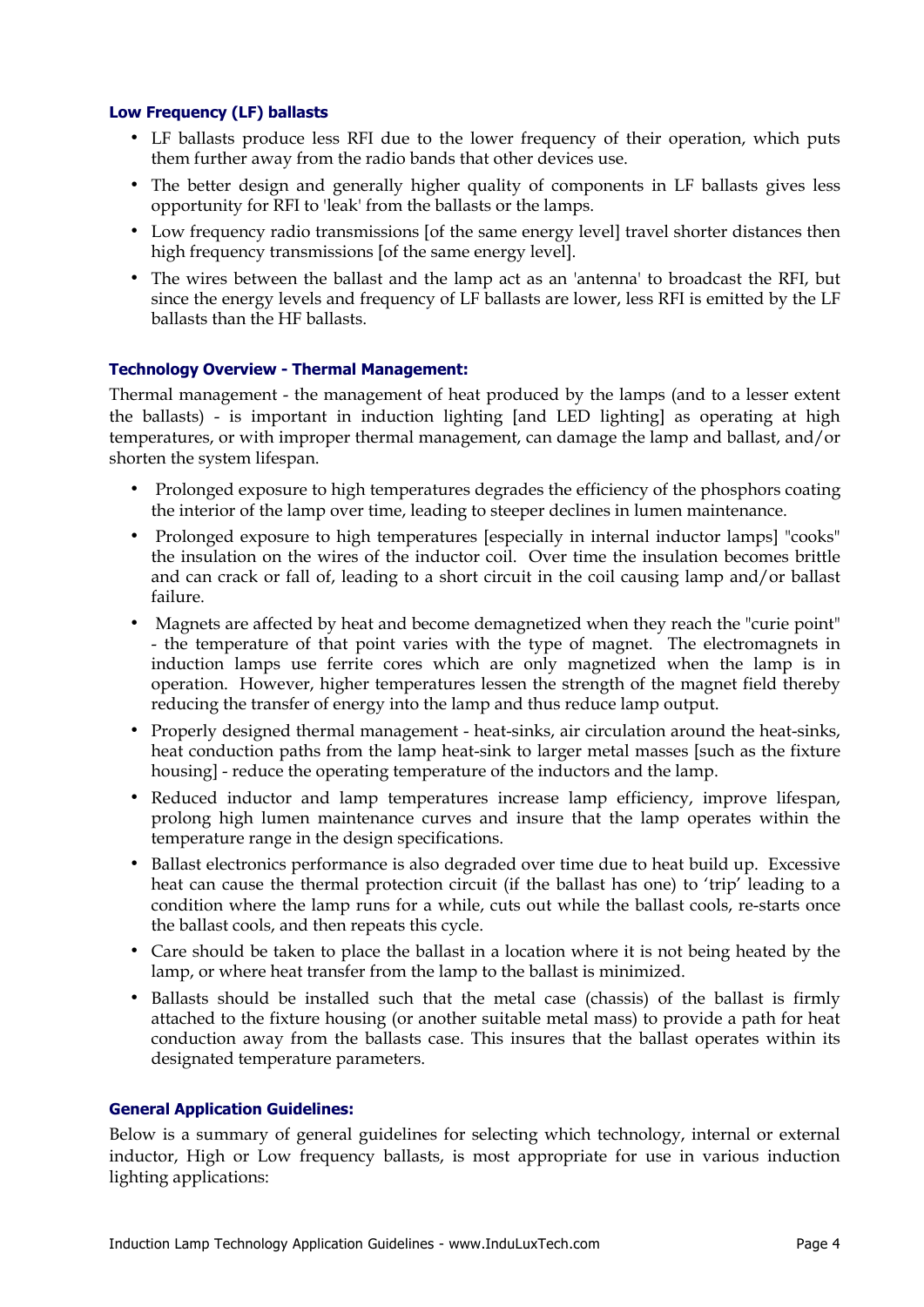# **Lamp Type - Internal Vs. External Inductor:**

#### **Use internal inductor lamps when:**

- A compact or 'light-bulb' shaped light source is desirable due to space constraints, or for aesthetic reasons (the lamp is visible such as in decorative post-top fixtures);
- Lamp efficiency [Lumens/Watt] is "good enough" to replace the existing lighting technology and still save energy - this generally means in applications where you are replacing lower wattage High Pressure Sodium (HPS) and Metal Halide (MH) lamps [or even high wattage Mercury Vapour (MV) lamps, which are very inefficient];
- Lamp lifespan is not a major issue as the induction lamp lifespan is already significantly longer than the technology that it is replacing;
- Heat build-up, and the reduced lifespan it produces, is not an issue as the induction lamp lifespan is significantly longer than the lifespan of the lamp it replaces such that the replacement is economically justified;
- The lamp will be used in a fixture that is "open", or that has sufficient air circulation, or that has a thermal management design, which allows the internal inductor lamp to operate within its temperature parameters.

## **Use External inductor lamps when:**

- There is sufficient space to accommodate the larger form-factor of the round or rectangular lamps [and usually a larger ballast].
- Higher lamp efficiency [Lumens/Watt] is desirable to replace the existing lighting technology and still save energy - this generally means in applications where you are replacing higher wattage HPS or MH lamps [as HID lamp efficiency tends to increase in higher wattage lamps].
- Lamp lifespan is a major issue as the induction lamps are replacing lamps in locations where lamp replacement is difficult and thus costly, or where the longer lifespan of the induction lamps significantly minimizes re-lamping costs [replacement lamps and installation labour], increasing the cost/benefit of the induction lamps.
- Heat build-up and the reduced lifespan that produces can be an issue, as the maximum lifespan and lumen maintenance is desired in order to compete with the lamp you are replacing.
- The lamp will be used in a fixture that is "open" or "closed" as long as there is proper thermal management to remove the lower heat levels produced by the external inductor lamps so that they operate within the design temperature parameters.

## **Ballast Type - High Frequency (HF) Vs. Low Frequency (LF):**

In general, Low Frequency ballasts offer better performance, better lamp output stability, higher power factors, and lower operating temperatures than High Frequency ballasts. If a low frequency ballast is available for the lamp model you intend to use, then that is the better choice.

#### **Use High Frequency [HF] ballasts with internal inductor lamps when:**

- RFI is NOT an issue due to location of the lamps and ballasts, grounded fixtures are used, and where you have TESTED for RFI problems in advance;
- Cost is an issue as LF ballasts are usually cheaper;
- Lamp stability [variations in light output with voltage changes] is not an important factor;
- Lower power factor is acceptable in the application as there is still sufficient energy savings to economically justify the induction lamps;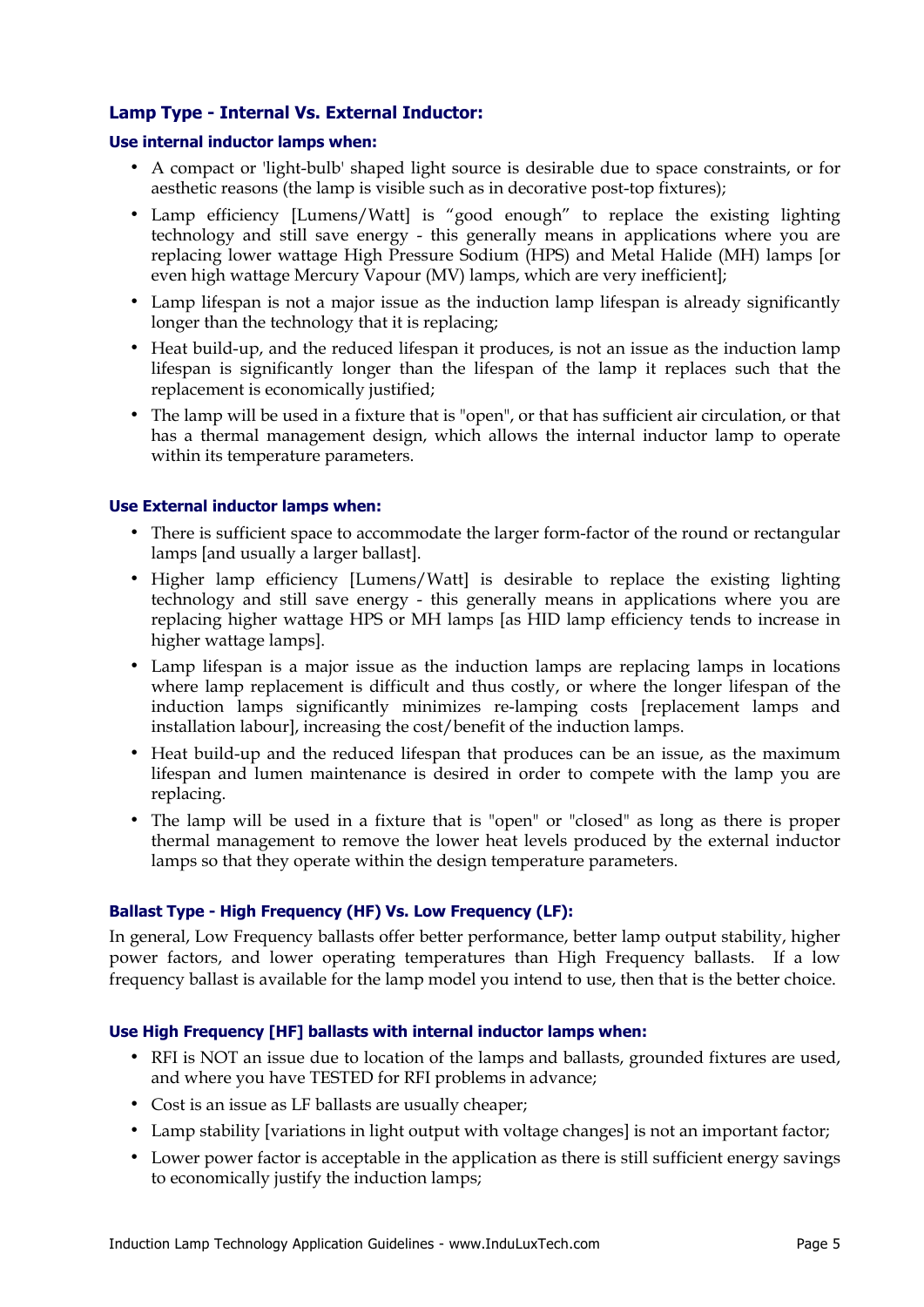- Physical size of the space available for the ballast would not accommodate a LF ballast (if one is available for the lamp model);
- Lifespan is not an issue as the replacement induction lamp & ballast already outperforms lifespan and energy consumption of the lamp it is replacing;
- Higher temperatures of the lamps and ballasts are not an issue as the fixture incorporates adequate thermal managements and has sufficient capacity to remove the heat generated;
- You have no choice as the lamp is only available with an HF ballast for example, most screw-in self ballasted lamps, which typically use HF ballasts to save space and costs.

#### **Use Low Frequency [LF] ballasts with internal inductor lamps when:**

- RFI is an issue due to location of the lamps and ballasts, or if you want to be sure you will not encounter RFI problems and have to switch ballasts later;
- The improved performance of LF ballasts [microprocessor controlled lamp stability] justifies the slightly higher costs;
- High lamp stability [variations in light output due to input voltage changes] is desirable especially in applications where people are around the lamps all the time and will notice changes in light levels;
- Higher power factor is desirable in the application due to the increased energy savings which helps to economically justify the induction lamps;
- Physical size of the space available for the ballast will accommodate a LF ballast;
- Lifespan IS an issue as the replacement lamp & ballast must significantly outperform the lifespan and energy consumption of the lamp it is replacing for financial viability [best/ shortest payback period].
- Lower operating temperatures of the lamps and ballasts are desirable to improve lifespan and lumen maintenance.
- You have no choice as the lamp is only available with LF ballasts.

#### **External Inductor Lamps Ballasts:**

 Almost all external inductor lamps use Low Frequency ballasts for the best performance and longest lifespan. Thus they fall into the "You have no choice" category and so LF ballasts should be used with external inductor lamps.

#### **Colour Temperature selection:**

Induction lamps are available in a range of colour temperatures (Kelvin)- typically from 2,700K to 6,500K. To simplify the guidelines, we will use the designations:

- Warm White Lamps in the range of 2,600K to 3,600K
- True White Lamps in the range of 3,800K to 4,250K
- Bright White Lamps in the range from 4,500K to 5,250K
- Daylight Lamps in the range from 5,800K to 6,800K

Your choice of color temperature will also be affected by the S/P ratio of the lamps and the increase in VEL (pupil lumens) that produces, while still using the same wattage levels. In general, lamps with higher Kelvin have higher S/P levels, and thus higher VEL, and are the better choice when light levels must match (or exceed) those from existing lamps that are being replaced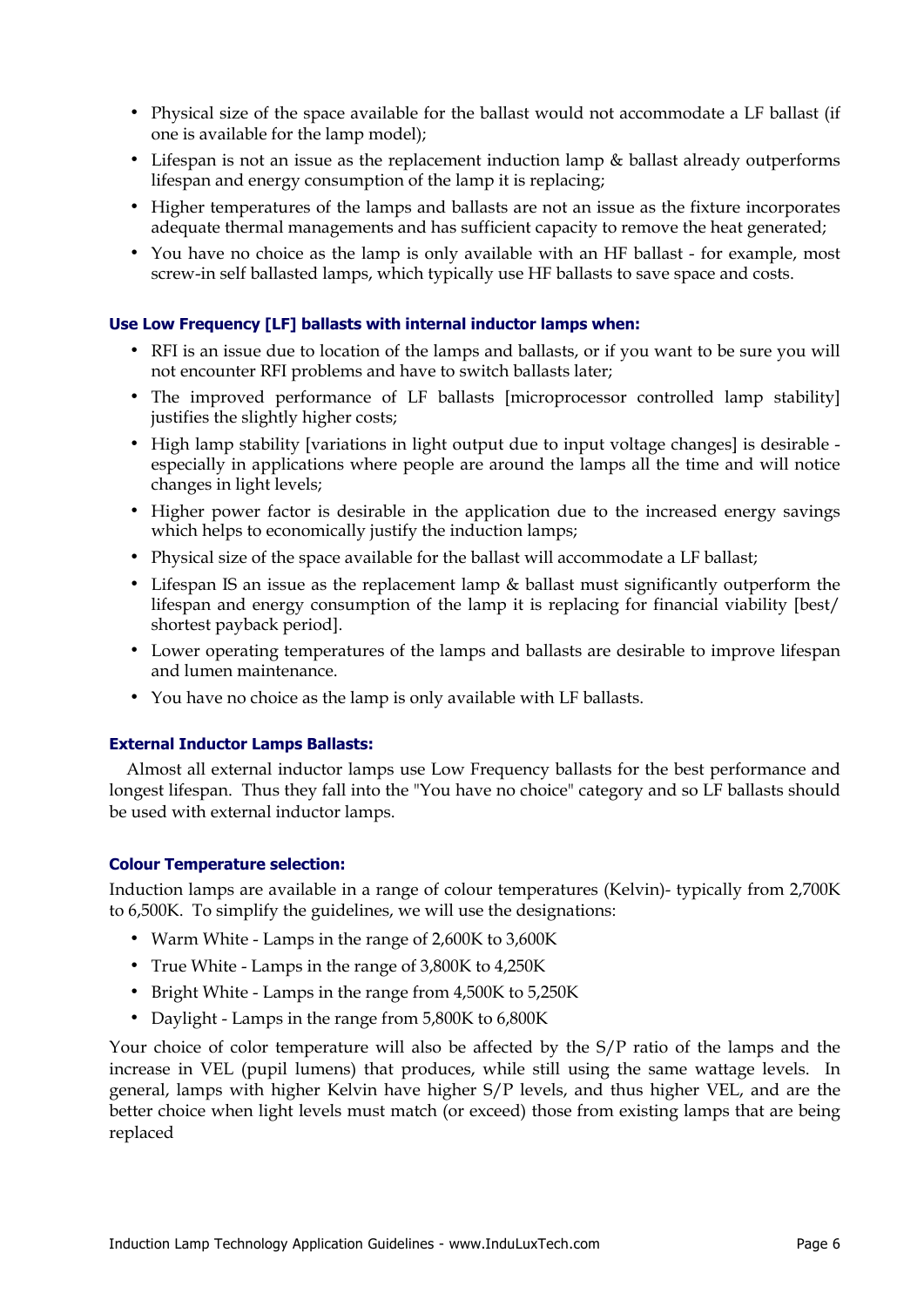#### **Use Warm White type lamps (Lower S/P):**

In applications where a "warmer" or more "welcoming" look is required and high visual acuity is not important such as in hotel lobbies, restaurants, lobbies/atriums, entrance ways, washrooms, apartment/hotel hallways, and other domestic/lodging/food-service applications.

#### **Use True While type lamps (medium S/P):**

In applications where better visual acuity is required but the lighting should not look "bright" or "cold" such as in offices, office building hallways, elevator lobbies, specialty/boutique stores (where accurate colour rendering is not needed), cafeterias, public/common areas of sports facilities, schools, libraries and other places where bright light, and good visual acuity is required.

#### **Use Bright White type lamps (high S/P):**

In applications where high visual acuity and more accurate colour rendering is required such as classrooms, library reading areas, product assembly/packing areas, architectural and product design offices, workshops, repair facilities, warehouses, retail and big-box stores, supermarkets, sports facilities (arenas, tennis courts, swimming pools, etc.), billboard illumination, tunnels, subways and pedestrian over/under passes, railway station and airport interiors, shopping malls, underground parking, and other applications where a "bright" look is required.

#### **Use Daylight type lamps (Highest S/P):**

In applications where high visual acuity and daylight type colour rendering is required such as auto dealership showrooms/service areas/detailing areas, warehouses, product packing areas, assembly areas for equipment with small components or electronics, supermarkets, retail and big-box stores, arenas, tennis courts, swimming pools, railway station platforms, airport ramp/ apron illumination, parking lots, pedestrian over/under passes, and other applications where a "bright" look similar to daylight is required.

#### **Lumen Maintenance:**

Lumen maintenance - the rate at which the light output of a lamp decreases over time - is another important factor in lighting systems. As lamps age, the amount of light they produce decreases, as does their energy conversion efficiency. This is due to various factors such as filament depletion, phosphor ageing, gas-fill "clean up" where the molecules of gas are slowly absorbed into the structure of the lamp over time, changes in internal pressure, etc. This slow decay in output levels can be plotted on a graph as a "lumen maintenance curve" showing how well a particular type of lamp maintains its output.



This chart shows the expected lifespan and rate of decay in the light output of various kinds of lamps including Magnetic Induction Lamps. You will note that the Induction lamps have the highest rate of lumen maintenance (stay brighter, longer) due to the lack of internal electrodes or filaments. You will also note that the internal inductor lamps have a shorter lifespan and steeper lumen decline due to the higher temperatures at which they operate.